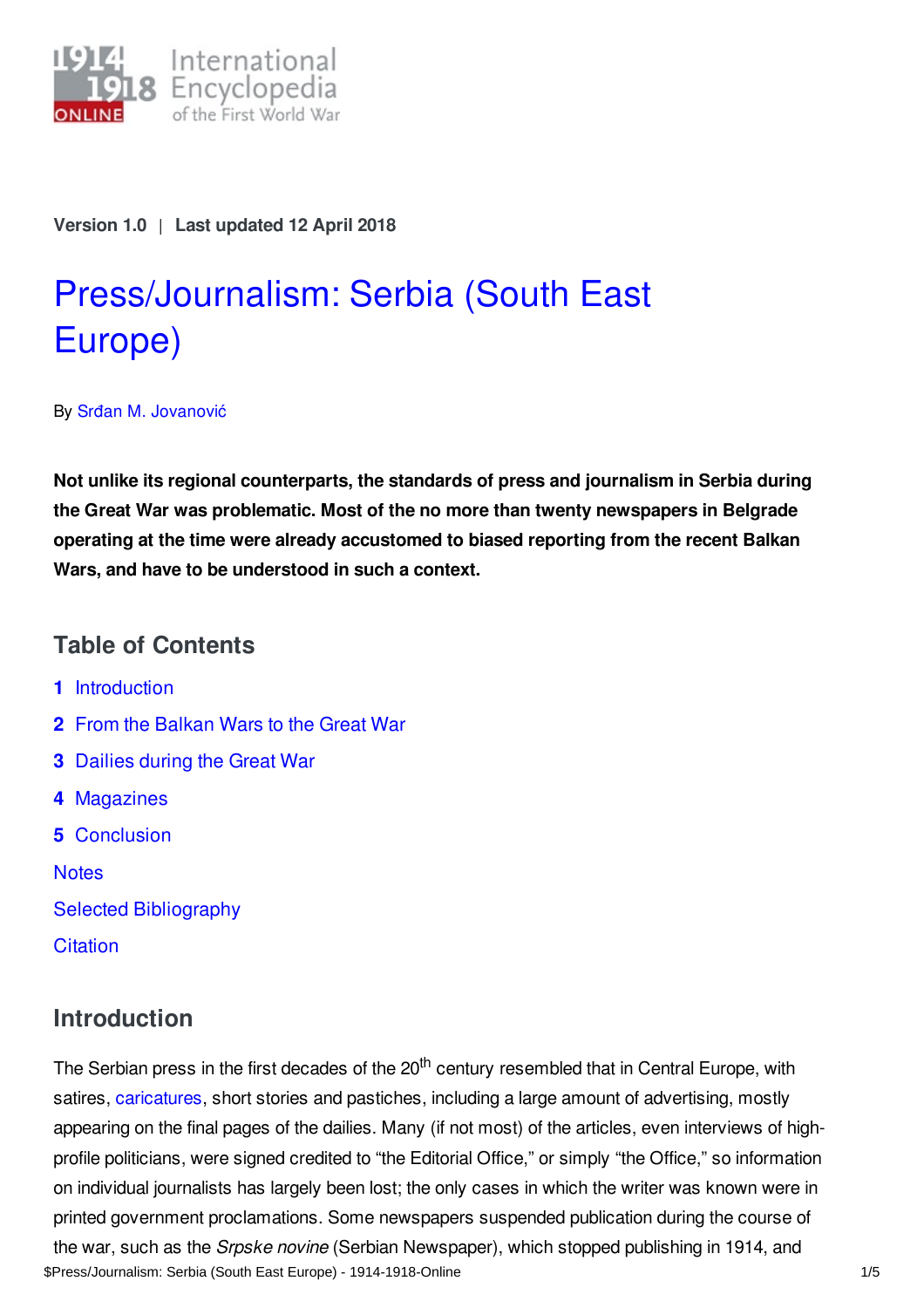resuming again in 1919 after the conflict had ended. Others, such as *Politika* (Politics), have continued in circulation until today. Almost all of the printed press concentrated heavily on war reporting. Contemporary scholarship has, however, yet to produce detailed analyses of the early 20<sup>th</sup> century Serbian press.<sup>[\[1\]](#page-2-3)</sup>

## <span id="page-1-2"></span><span id="page-1-0"></span>**From the Balkan Wars to the Great War**

<span id="page-1-4"></span><span id="page-1-3"></span>Barely two years separated the onset of the [Balkan](/article/balkan_wars_1912-1913) Wars from the beginning of the Great War,<sup>[\[2\]](#page-2-4)</sup> and there are similarities in journalistic reporting. A few months before the beginning of the First Balkan War, the press adopted a strong [warmongering](/article/controversy_the_medias_responsibility_for_crises_and_conflicts_in_the_age_of_imperialism) tone. The *Ilustrovana Ratna Kronika* (Illustrated War Chronicle) was founded for the sole purpose of avid warmongering and presenting the Serbian side of the war as both morally justified and victorious in advance, and was published only during the Balkan Wars, just as several publications later appeared only during the Great War.<sup>[\[3\]](#page-2-5)</sup> A comparable perspective was seen in the reporting of the oldest Serbian daily, *Politika*, in which the Balkan Wars were defended, and the readership was called on to support the Serbian army. Other sides fighting against Turkey during the First Balkan War were largely ignored, or had their contributions diminished in the articles, while Turkey and [Albania](/article/albania) were presented in a highly negative fashion.

# <span id="page-1-1"></span>**Dailies during the Great War**

An almost identical *modus operandi* was seen at the onset of the Great War and throughout the conflict. The *Ratni Dnevnik* (War Diary) reported on "Serbian heroes" who had tackled forces greater than their own. It gave detailed reports on how many combatants either died or were captured on both warring sides, with clear moral support for [Serbia's](/article/serbia) military efforts; it was published only during the Great War. Some papers, such as the *Beogradske Novine* (Belgrade Newspaper) were founded by the [occupation](/article/occupation_during_and_after_the_war_south_east_europe) forces, coming out between 1915 and 1918 only, and presented a positive view of [Austria-Hungary](/article/austria-hungary).

*Srbobran* (the Serb-defender) engaged in fervent praise of the Serb armies, especially after the retreat towards Corfu, belittling the enemy and offering a strong ethno[-nationalist](/article/nationalism) perspective. Enemy [atrocities](/article/atrocities) were reported on the front page, ending in "martyrdom" for the Serb and Allied combatants who perished. It is among the rare Serb newspapers published in New York, USA, until 1918. All of the above-mentioned periodicals supported government policies.

<span id="page-1-6"></span><span id="page-1-5"></span>The most significant of dailies, *Politika*, regularly reported on the war. The opposing side was commonly represented as overly violent, oftentimes getting detailed listings of atrocities (*Austrijska* nasilja, Austrian violence). Local, Serb-nationalist points of view were presented<sup>[\[4\]](#page-2-6)</sup> alongside inceptions of the Yugoslav idea, sometimes coming from international sources, such as Robert [Seton-Watson's](/index/names/118796755) (1879-1951) "Yugoslav (South-Slav) question" from January 1915, which ran on the first page.<sup>[\[5\]](#page-3-2)</sup> It had been founded only a decade earlier by Vladislav Ribnikar [\(1871-1914\),](/index/names/140480900) and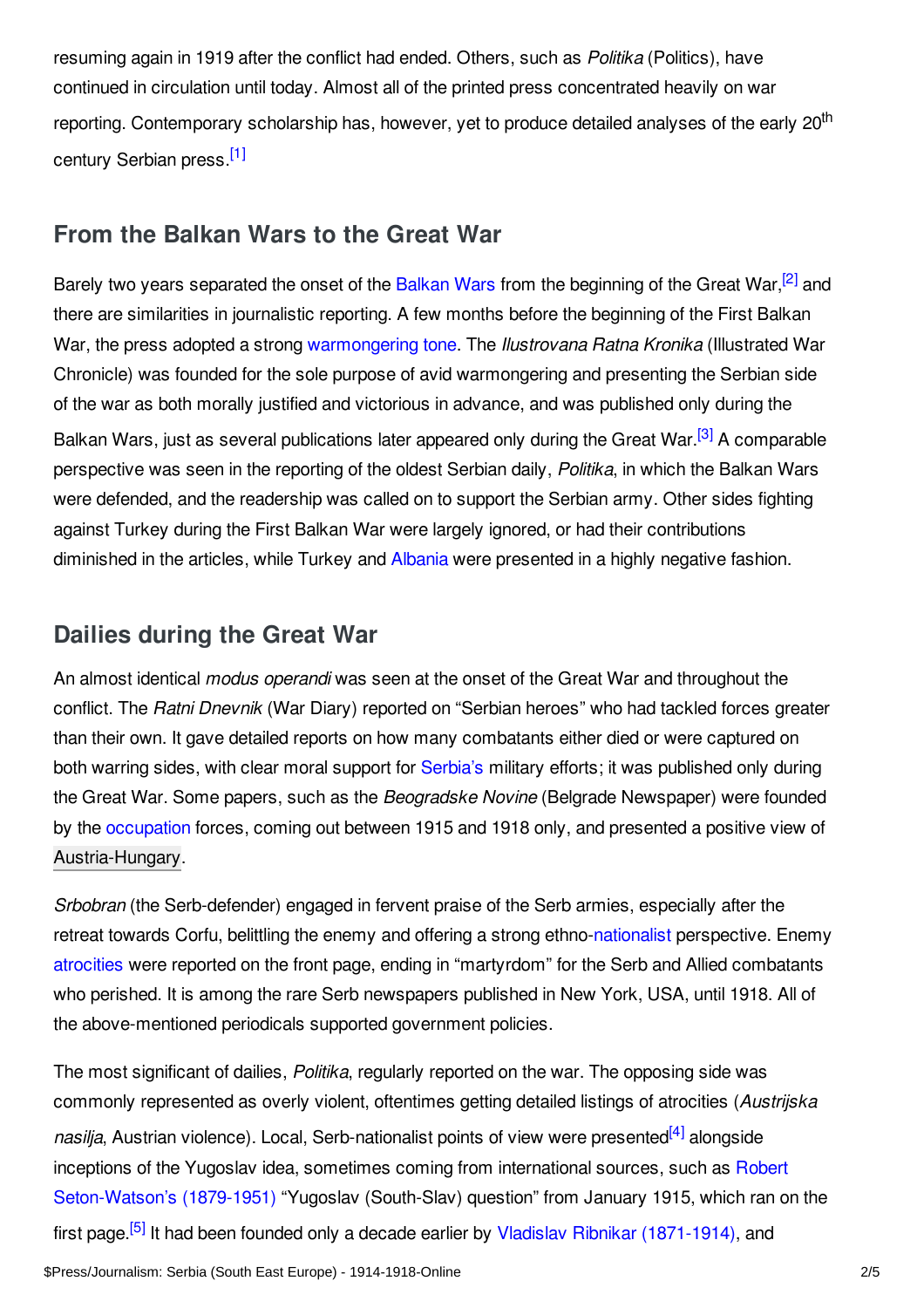continues to support government policies up to the present.

# <span id="page-2-0"></span>**Magazines**

Not many magazines circulated during the Great War. The *Ratni Zapisi* (War Writings) was one of them, founded exclusively for the purposes of war [propaganda](/article/propaganda_at_home_and_in_exile_south_east_europe), which included war [poetry](/article/war_poetry) and colorful depictions of the "invasion of the barbarians in 1914," "enlightened examples for honor and fatherland," and the like. Non-genre-conforming publications could also be found, such as the *Ratnik* (The Warrior) – the "war calendar for the year 1915," in which, in addition to a month-by-month calendar, patriotic poetry was presented, including family trees of the Serbian royal family, pan-Slavic ideology, as well as a day-by-day [recapitulation](/article/panslavism) of the war efforts.

# <span id="page-2-1"></span>**Conclusion**

The Serbian press, like both the Balkan and the wider European press, was characterized by a particularly strong bias towards its own side during the Great War. The vast majority of the printed press reported on the war, though with a clear ethical skew towards Serbia's armies and victories, often engaging in ethno-nationalist discourse. Making sense of the war was primarily conducted by boasting the righteousness of the Serbian side, fighting against a stronger enemy, as well as by drawing on nationalist feelings. Contemporary scholarship has so far failed to tackle the Serbian press in the Great War period, with the exception of some minor works, most of them suffering from the same bias as their object of research a century ago.<sup>[\[6\]](#page-3-3)</sup>

<span id="page-2-7"></span>Srđan M. Jovanović, Lund University

Section Editor: Richard Hall, Tamara Scheer, Milan Ristović

## <span id="page-2-2"></span>**Notes**

- <span id="page-2-3"></span>1. [↑](#page-1-2) On the press during the Great War on a more global level, see McEwen, John M: The national press during the First World War. Ownership and circulation, in: Journal of Contemporary History 17/3 (1982), pp. 459-486.
- <span id="page-2-4"></span>2. [↑](#page-1-3) On Serbia during the Great War, see Mitrović, Andrej: Serbia's Great War, 1914-1918, West Lafayette 2007.
- <span id="page-2-5"></span>3. [↑](#page-1-4) There is minimal research on the IRK. See Miljković, Milan: Prilog analizi medijskih predstava o Albancima u srpskoj štampi 1912–1913 [A contribution to the analysis of media representations of Albanians in the Serbian press 1912–1913], in: Edicija Ton B (2015), p. 55.
- <span id="page-2-6"></span>4. [↑](#page-1-5) For a more detailed depiction of Serbian nationalism, see Bieber, Florian: Nationalist mobilization and stories of Serb suffering. The Kosovo myth from 600<sup>th</sup> anniversary to the present, in: Rethinking History 6/1 (2002), pp. 95-110.